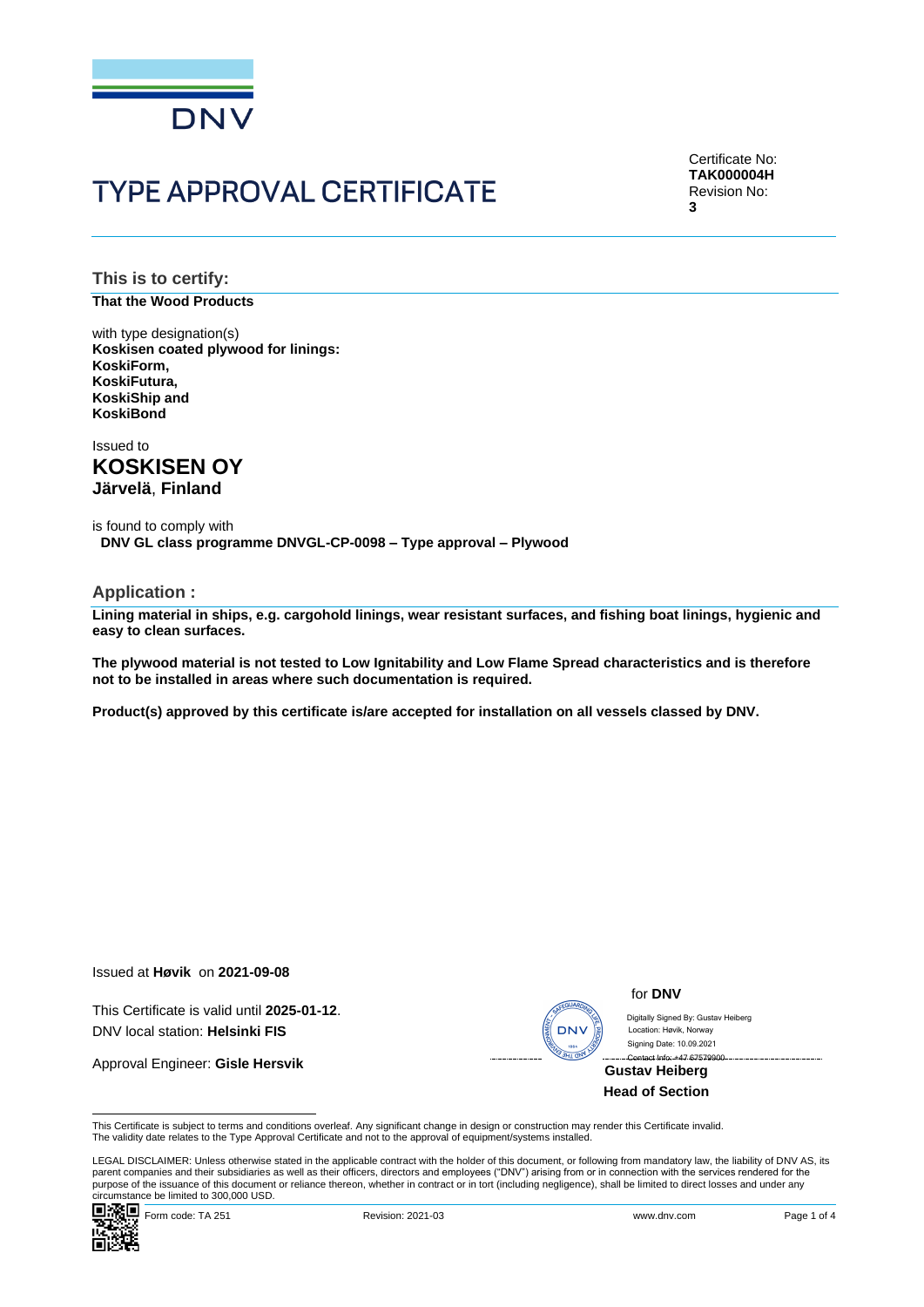

Certificate No: **TAK000004H** Revision No: **3**

Job Id: **262.1-011823-4**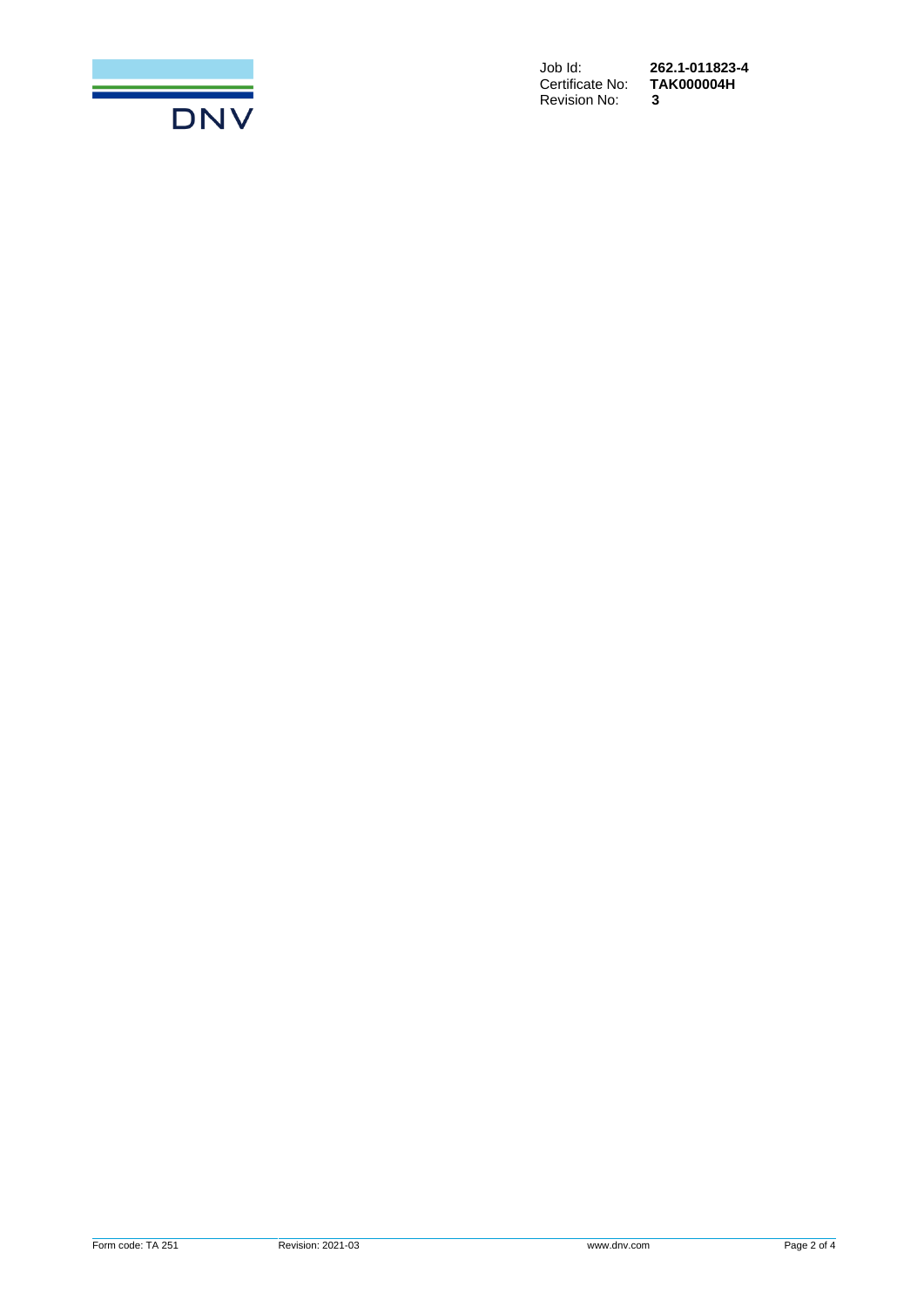

Certificate No: Revision No: **3**

Job Id: **262.1-011823-4**

# **Product description**

#### **Koskisen coated plywood for linings.**

- Coated with hard wearing film overlay with a smooth surface.

The approval covers the following types:

- ⎯ **KoskiForm**,
- ⎯ **KoskiFutura (Smooth, GRP, ABS Smooth)**,
- ⎯ **KoskiShip** and
- ⎯ **KoskiBond**

# **Application/Limitation**

For use as lining material in ships, e.g. cargohold linings, wear resistant surfaces, and fishing boat linings, hygienic and easy to clean surfaces. Hygenic: EU Directive 2002/178/EC on traceability of materials and devices in food – contact.

Low Ignitability and Low Flame Spread properties have not been documented for the **Koskisen coated plywood for linings** and the plywood material is therefore intended for use in areas without fire technical requirements.

If the plywood material shall be installed in areas where there are requirements to Low Ignitability and Low Flame Spread, additional documentation is required covering these requirements.

Quality Control contract between Finitrol Oy, Finland and Koskisen Oy to be maintained.

Any significant changes in design and / or quality of the material will render the approval invalid.

# **Type Approval documentation**

- 1. Assessment Report and Descriptive Report from DNV GL Helsinki of 2019-10-18/2019-10-25.
- 2. Technical Data Sheets for all plywood types:
	- KoskiForm, KoskiFutura Smooth, KoskiFutura ABS Smooth, KoskiFutura GRP, KoskiShip and KoskiBond.
- 3. Finotrol QC Agreement and ISO 9001 Certificate.
- 4. Application for Type Approval of 2019-10-19.
- 5. Assessment Report and Descriptive Report from DNV GL Helsinki of 2015-11-04. 5. Assessment Report and Descriptive Report fi<br>6. Application for Type Approval of 2015-11-04.
- 
- 7. Finitrol Oy's CoC of the Factory Production Control.
- 8. Technical Data Sheets:
- KoskiForm and KoskiFutura
- 9. Quality Control agreement between Finitrol Oy, Finland and Koskisen Oy.
- 10. Letter from Koskisen Oy of 2013-06-03.
- 11. Survey Report Checklist from DNV Helsinki of 2011-04-19.
- 12. Survey Report No. HEL-11-1088 from DNV Helsinki of 2011-04-19.
- 13. Statement No. HEL-11-1087 from DNV Helsinki of 2011-05-31,
- 14. Letter from DNV Helsinki of 1999-07-14, including test results and product specifications/brochures.

# **Tests carried out**

As per Quality Control contract with Finitrol Oy, Finland.

### **Marking of product**

Package shall be marked with manufacturer's name: **Koskisen Oy, Järvelä, Finland** and *type designation*.

The marking is to be carried out in such a way that it is visible, legible and indelible. The marking of product is to enable traceability to the DNV Type Approval Certificate.

# **Periodical assessment**

The scope of the Periodical Assessment is to verify that the conditions stipulated for the Type Approval is complied with and that no alterations are made to the product design or choice of materials.

Periodical assessments (for Certificate Retention and Certificate Renewal) shall be performed according to DNVGL-CP-0338.